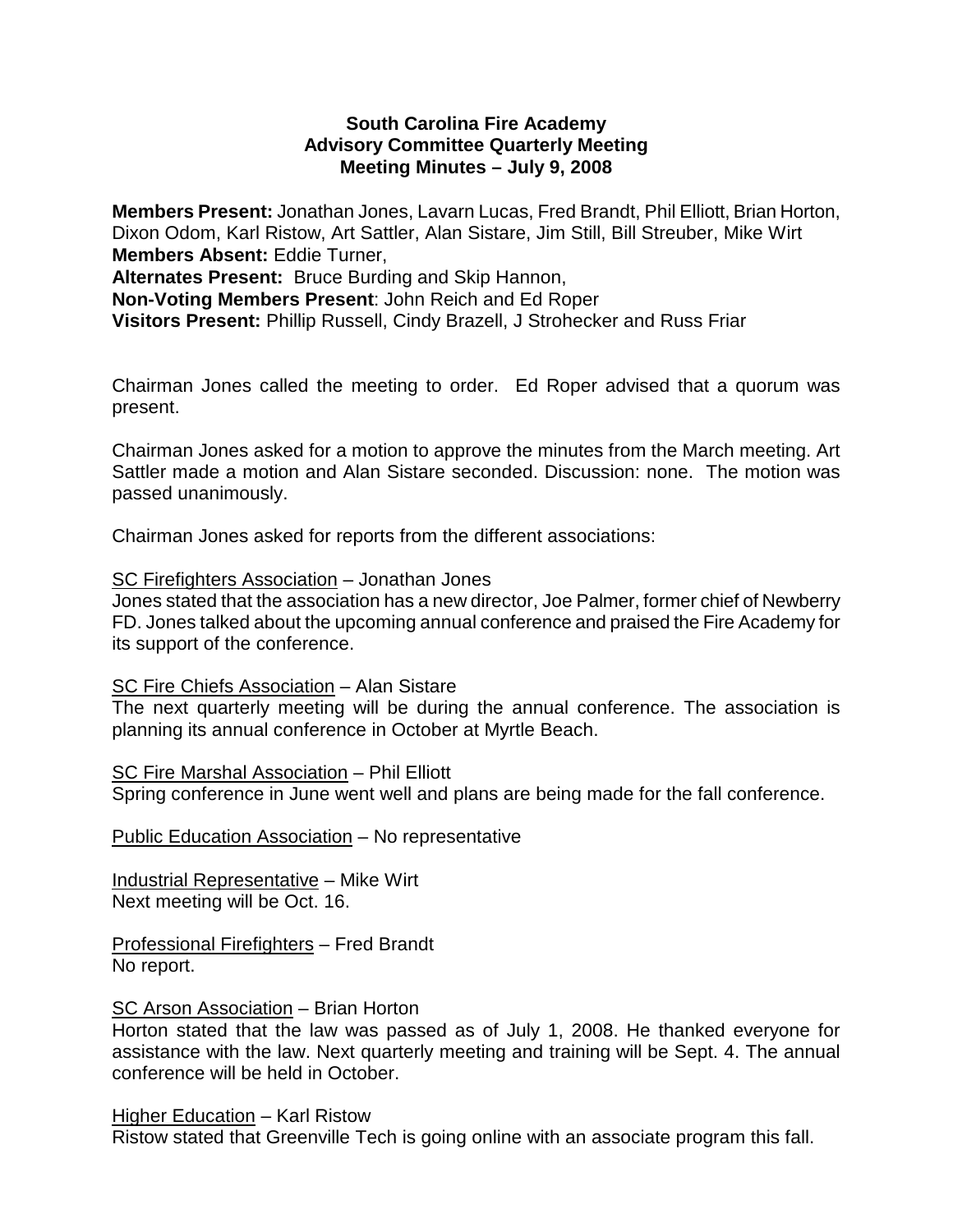# SC Society of Fire Service Instructors – Art Sattler

The quarterly meeting will be held during the annual conference next week.

# **Standing committee reports**

#### Curriculum – Bill Streuber

The four goals discussed at the committee's meeting to focus on are: dual path testing, course lengths, the number of times a student can challenge an exam, and charging fees for challenge testing.

Facilities – No representative

Finance – Dixon Odom Deferred to Ed Roper's report.

### Superintendent's Report – Ed Roper

Roper stated that the Fire Academy has had a good year thanks to the part-time instructors who stepped up and helped carry the load.

Roper also noted that the state travel reimbursement has gone up to 50.5 cents per mile.

Roper reviewed the finance report. The building project for the new US&R building is coming along and will be under budget. The new burn building is almost complete. Roper reviewed the regional training report noting the additional training provided for the City of Charleston this year.

Roper stated that the Fire Academy is trying to get some new FTE's (full time employee) positions.

Roper stated that the Fire Academy is embracing a zero tolerance policy for alcohol for recruit school students.

John Reich noted that we are getting an eight-passenger plane to use as a prop for training.

### Curriculum Report – Russ Friar

Friar handed out and reviewed the curriculum report. There was discussion about the value of dual path testing and course lengths. J Strohecker reviewed the components of the new essentials update.

Friar stated that the Fire Academy had over 100 students enrolled for the NFA state weekend. The Fire Academy was offering bus transportation this year and seating would be available until July 31.